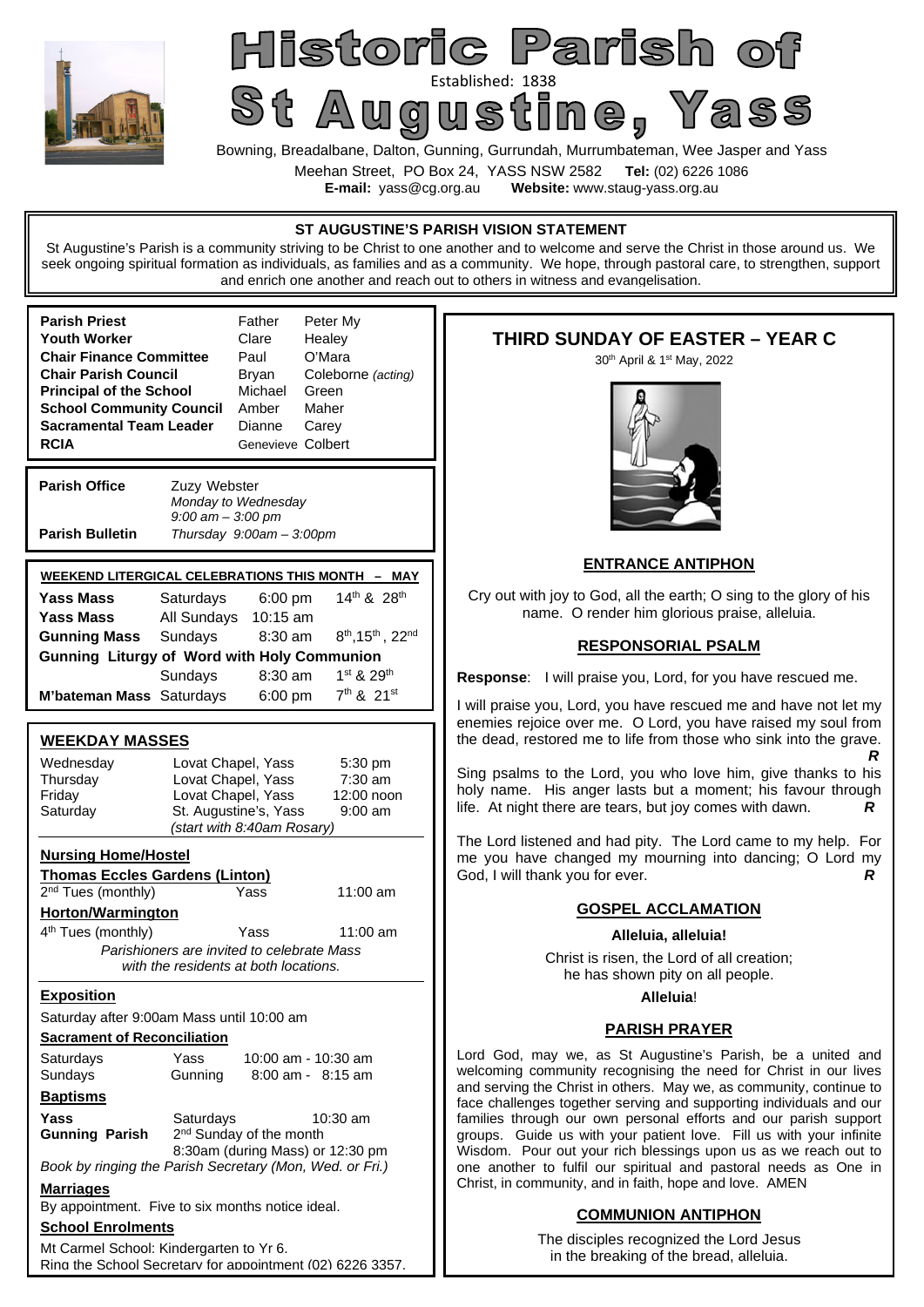# *Thoughts from the Presbytery*



# ACKNOWLEDGEMENT OF COUNTRY

We acknowledge Aboriginal and Torres Strait Islander people as the traditional custodians of the land in which we meet. We pay our respects to the Elders of the past, present and future.



*There are a few things for me to convey to you.* 

- **1** There will be a Yass Ecumenical Combined Churches Prayer Service commencing at 10.30am on Sunday 15 May in the Memorial Hall. It would be wonderful if a few of our parishioners could attend. I will be there as soon as I can after Mass.
- **2** Following on from the Parish Assembly times for all weekend Masses have now been decided upon. They are:

| Yass                  |            | 6:00 pm 1 <sup>st</sup> , 3 <sup>rd</sup> & 5 <sup>th</sup> | Saturdays of the month                       |
|-----------------------|------------|-------------------------------------------------------------|----------------------------------------------|
| Murrumbateman 6.00 pm |            | $2^{nd}$ & $4^{th}$                                         | Saturdays of the month                       |
| Yass                  | $10:15$ am |                                                             | All Sundays                                  |
| <b>Gunning</b>        |            | 8:30 am $2^{nd}$ , $3^{rd}$ , $4^{th}$                      | Sundays                                      |
| <b>Gunning</b>        |            |                                                             | Liturgy of Word with Holy Communion (LoWwHC) |
|                       |            | 8:30 am $1^{st}$ & $5^{th}$                                 | Sundays                                      |

**3** Bulletin Secretary, Bianca Nash, has resigned and this position will now be shared by Zuzy Webster and Irene Carr.

The Bulletin will be produced on Thursdays which means notices for placement in the Bulletin must be received no later than 12 noon on Thursdays.

**4** We are in need of more people for the Ministry of Readers and Extraordinary Ministers.

 For the Ministry of Readers training will be required at one of two sessions which will be held on Thursday 12 May or Friday 13 May at 7pm in St Augustine's Church.

N.B. Existing Readers (if you want to continue) please attend.

*Fr Peter* 

# **YOU KNOW I LOVE YOU**

Some years ago, I noticed a couple with a newborn baby in the front pew. I observed the baby, but they could not take their eyes off the infant for the whole Mass. Their way of looking was completely different to mine. It was the loving gaze of total commitment and, no doubt, of the deepest desire for the best possible future for their baby.

According to St Luke's Gospel, Jesus bestowed that sort of loving gaze on Peter as he stood warming himself near a charcoal fire in the High Priests Courtyard, the place where he denied our Lord three times: 'I do not know the man'.

In today's Gospel, St Peter is standing near another charcoal fire on which the Risen Lord had prepared breakfast. Balancing his denials, Peter affirms three times: 'Lord, you know that I love you'. This was the dramatic effect of that loving gaze.

You and I are constantly held in that gaze. You and I, like Peter, are thus enabled to repent of our betrayals of our Lord, some major, most minor, and to claim: 'Lord, you know that I love you'.

Cont…..

But, this claim has to be evidenced by concrete action. In the case of Peter, he was to feed and shepherd 'My lambs and my sheep'. How do we decide what concrete action will manifest our professed love? The short and sure answer, in the words of Father Richard Rohr, is to love what God loves. And that, my friends, is nothing less than the whole cosmos: 'For God so loved the cosmos as to give the Son.' (Jn 3:16,17) We often translate it 'For God so loved the world'. But that is too weak. The Greek word is cosmos, the whole of created reality. Of course, we have to love our fellow human beings, but leaving it there would be an inadequate imitation of God's love for the cosmos. How can we concretely show that love? In the Sermon on the Mount, our Lord says: 'You are the Salt of the Earth.' Salt is a preservative, preventing decay, making food suitable for eating. You must preserve the earth so that it does not decay and so that it is a suitable habitation for all the creatures, including us, for whom the earth is 'our common home' to use the subtitle of 'Laudato Si', the encyclical by Pope Francis on the environment. And then our Lord went on; 'You are the Light of the Cosmos'. What can this mean? Think of the most beautiful scene in nature which has ever moved or amazed you. Perhaps a majestic mountain, or a remarkable stretch of water, or the constellation of stars overarching the night sky.

But neither the mountain nor the water nor the stars are themselves aware of their existence and able to praise God for that very fact. However, you are the enlightened mind and the enflamed heart of the whole cosmos. As you will hear in the Mass: 'With [the angels], we too confess your name in exultation, giving voice to every creature under heaven as we acclaim: "Holy Holy Holy Lord God of Hosts".'

We are the stardust with loving consciousness called to embody God's love for the cosmos. We become priests of the cosmos for the cosmos.

St Francis of Assisi was a man in love with all created reality. We can hear him singing in the Canticle of the Sun: Be praised, My Lord, through all your creatures, Especially through my lord Brother Sun, Who brings the day; And you give light through him. And he is beautiful and radiant in all his splendor! Of you, Most High, he bears the likeness.

We may not all be as ecstatic as St Francis, but in the words of the Pope who took his name: 'We, the women and men of the Church, we are in the middle of a love story and each of us is a link in this chain of love. And if we do not understand this, we have understood nothing of what the Church is.'

My dear friends, we are all held in the loving gaze of the One who first loved us (1 Jn 4:19). That is what enables us personally and as a Church, to respond: 'Lord, you know that I love you.' But then we must prove it as Salt of The Earth and Light of The Cosmos!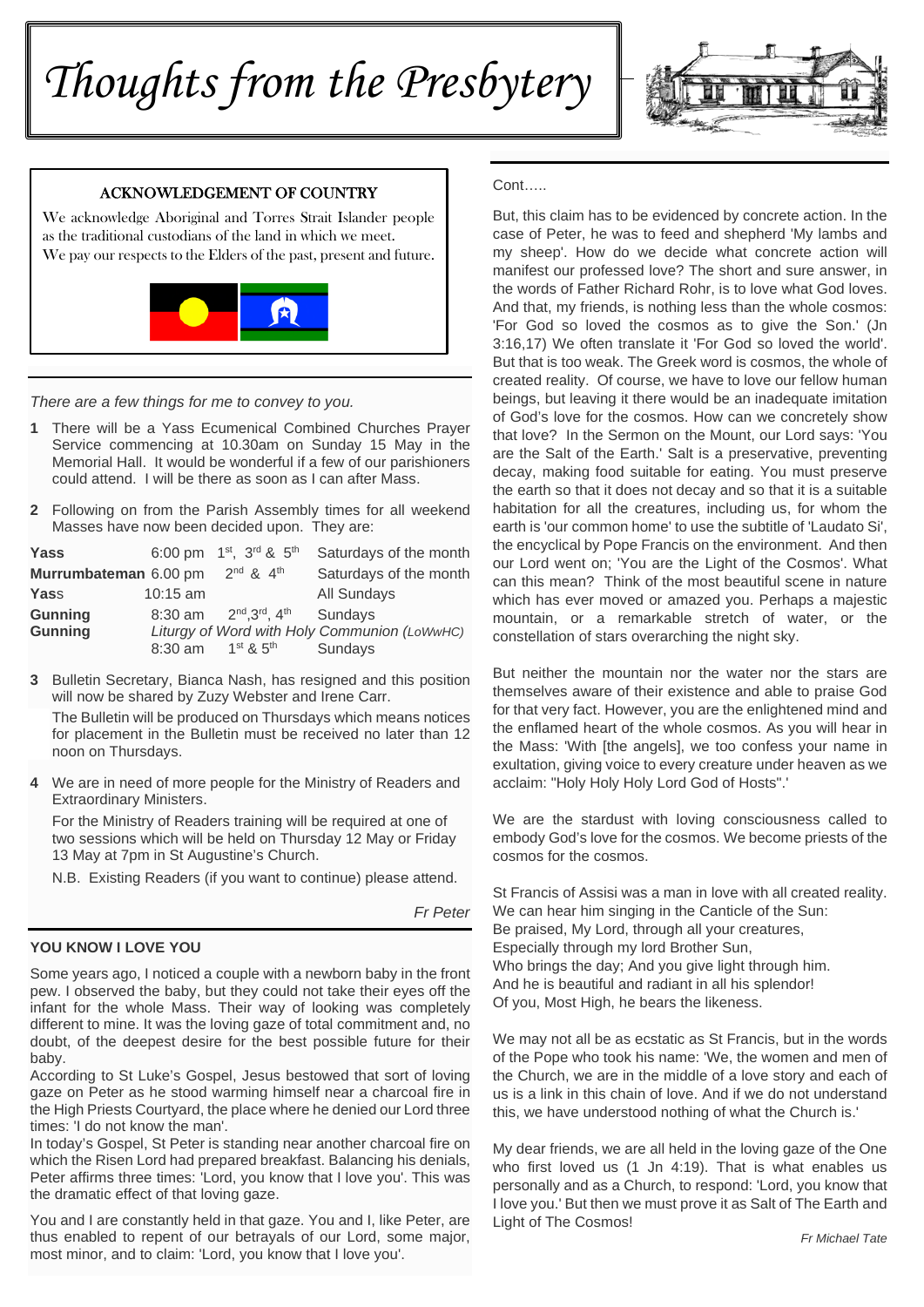## **Parish Finance Committee Members:**

| Father | Peter My | Stan  | Waldren  |
|--------|----------|-------|----------|
| David  | Garland  | Mark  | Valencic |
| Paul   | O'Mara   | Trish | Gibbs    |
| Irene  | Carr     |       |          |

#### **Parish Pastoral Council Members:**

| VACANT (Youth) |                                              | Peter Cleary (Liturgy)        |
|----------------|----------------------------------------------|-------------------------------|
| Brvan          | Coleborne (Ecumenism) Michael Green (School) |                               |
|                | Genevieve Colbert (Education)                | Lourdes O'Keefe (Social)      |
| Bob            | Nash (Maintenance)                           | Michael Van Wanrooy (Welfare) |
|                | VACANT (Social Justice)                      | Zuzy Webster (Secretary)      |
|                | Ex Officio Member: Fr Peter My               |                               |

# *First Eucharist – 19th June 2022*



Please pray for those giving their Commitment to the Preparation of First Holy Communion this weekend.

They will receive their First Eucharist at Mass on Sunday 19th June.

# YASS ECUMENICAL COMBINED CHURCHES PRAYER SERVICE

*When:* Sunday 15 May at 10.30 am  *Where:* Yass Memorial Hall

On completion there will be a sausage sizzle (gold coin donation – all proceeds to appeal for Ukraine). Coffee & Tea available.

# *EVERYONE WELCOME*



St Augustine's Church will be closed from Tuesday 26 April until Monday 9 May due to maintenance of the church wall.

Mass during this time will be held at Mt Carmel's Performing Arts Centre.



# *THERE IS NOW ANOTHER WAY TO MAKE A DONATION TO THE PARISH*

Located at the back of the church is a Smart Terminal setup for donations using yourdebit card or credit card. Thes donations will be split 30% to the First Collection and 70% to the Second Collection

This Smart Terminal has been installed as with the changing times of people not wanting to carry cash and use cards only, the Parish has decided to try out this alternative way of giving at Mass. The plate for donations during Mass will still be used.

> Have a look and 'Give It A Go!' if this way of giving suits you

#### **GOOD SHEPHERD SUNDAY APPEAL**

*(Next Sunday)* 

Collection for formation and education of our seminarians.

We have three seminarians studying for the priesthood. There are other young men too, considering the priestly calling. Let us invest in the future of our Church by financially supporting them.

Please join us in generous giving. You can make a gift today. By envelopes, by giving at: www.cgcatholic.org.au/goodshep or by calling: (02) 6239 980.

May Jesus, our High Priest, raise up a whole generation of new priests in our Archdiocese! iocese!

# **\_\_\_\_\_\_\_\_\_\_\_\_\_\_\_\_\_\_\_\_\_\_\_\_\_\_\_\_\_\_\_\_\_\_\_\_\_\_\_\_\_\_\_\_\_\_\_\_\_ IN THE FOOTSTEPS OF MARY MAKILLOP**

The Sisters of Saint Joseph have prepared an Australian Pilgrimage, "In the Footsteps of Mary MacKillop" commencing in Melbourne on 18 October, journeying through Victoria and South Australia, and ending at Mary MacKillop Place, North Sydney on 29 October 2022. During the pilgrimage we visit many places associated with Mary MacKillop's life and ministry.

For further information, including itinerary and application form, email national.pilgrimage@mmp.org.au or phone 02 8912 4818.

## **WESTERN DEANERY WOMEN'S CURSILLO**

Thursday 12 May 4.00 pm to Sunday afternoon 15 May. To be held at St Clement's Retreat Centre, Galong.

If you are interested in attending please contact Di Franks – DMFranks@bigpond.com or phone 0418 619 740.

#### **FEDERAL ELECTION**

Read the Australian Catholic Bishops' 2022 election statement , *Towards a Better Kind of Politics,* to help you reflect on the good you can do for the community by using your vote for the common good of all. The statement includes a Prayer for the Election and the principles of Catholic Social Teaching. Download a copy from www.catholic.org.au

#### **NOTICE!**

The Bulletin will now be produced on Thursdays which means notices for placement in the Bulletin must be received no later than 12 noon on Thursdays.

*Thankyou.*